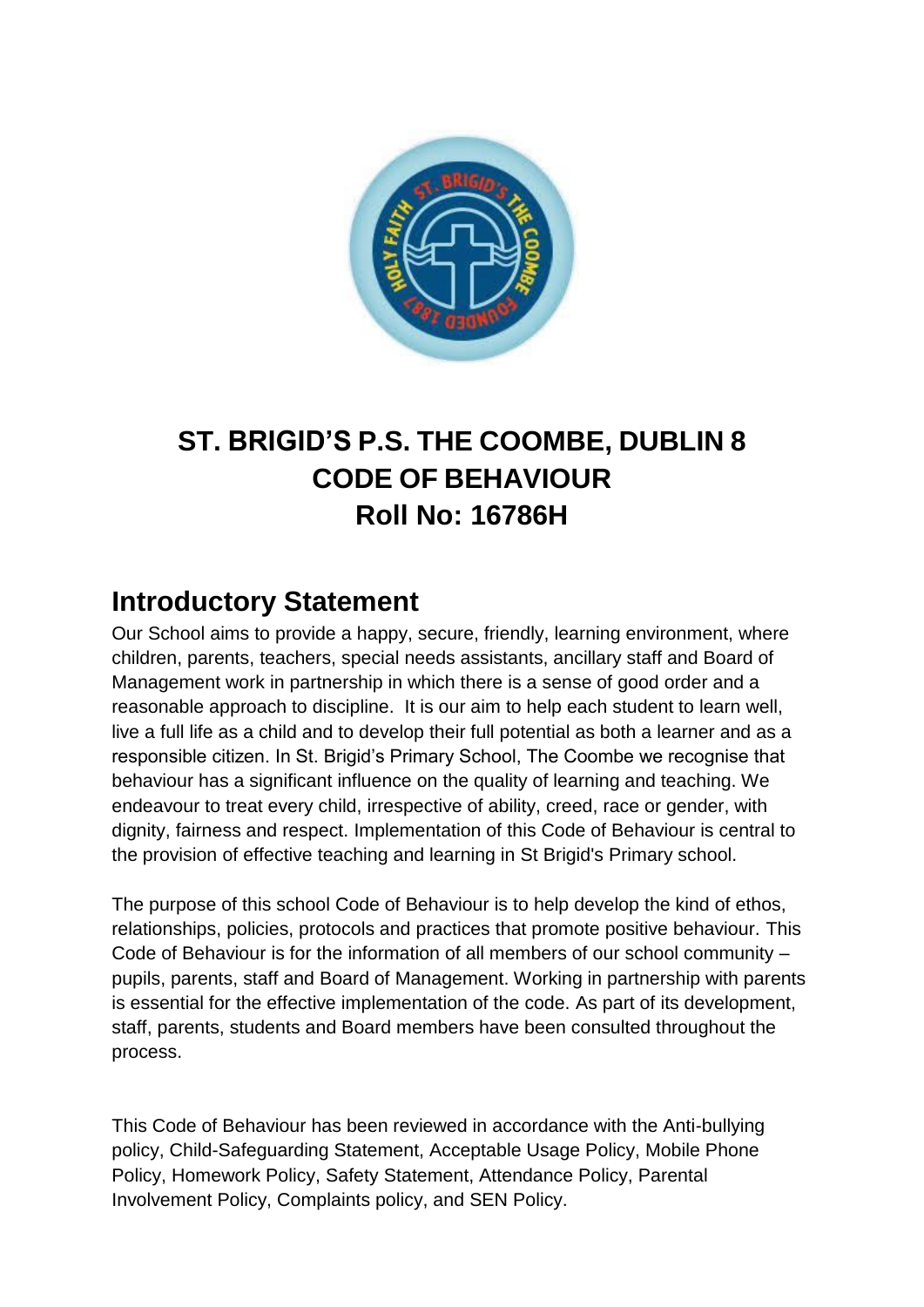## **Aims of the Code**

- To create a positive learning environment that encourages and reinforces good behaviour.
- To promote self-esteem and positive relationships.
- To encourage consistency of response to both positive and negative behaviour.
- To foster a sense of responsibility and self- discipline in pupils and to support good behaviour patterns based on consideration and respect for the rights of others.
- To facilitate the education and development of every child.
- To foster caring attitudes to one another and to the environment.
- To enable teachers to teach without disruption.
- To ensure that the school's expectations and strategies are widely known and understood through the availability of this policy and an ethos of open communication.
- To encourage the involvement of both home and school in the implementation of this policy.

## **Principles underpinning the Code of Behaviour**

Learning, behaviour and relationships are inextricably linked. Our School Code of Behaviour supports teaching and learning and thus encourages:

- children to take personal responsibility for their learning and their behaviour
- children to mature into responsible, participating citizens
- members of the school community to build positive relationships of mutual respect and mutual support
- the creation of a positive learning environment where the rights of others are respected.

Our code is informed by the principles of fairness and natural justice and encourages a consistent approach to behaviour on the part of all school personnel. We aim to promote equality for all members of the school community, to prevent discrimination and allow for appropriate accommodation of difference. Our aim is to provide a well ordered, caring and happy school. Routine is important for Primary School children. This gives them confidence and the security of knowing what to do and what is expected of them. Thus, opportunities for disruptive behaviour are minimised.

Our School Code of Behaviour will also apply to all school related activities outside of school

- School tours
- Games and extracurricular activities
- Attendance at events organised by the school.

The Code of Behaviour will apply to incidents of serious misbehaviour outside school, when a child is not under the care and supervision of the school, only when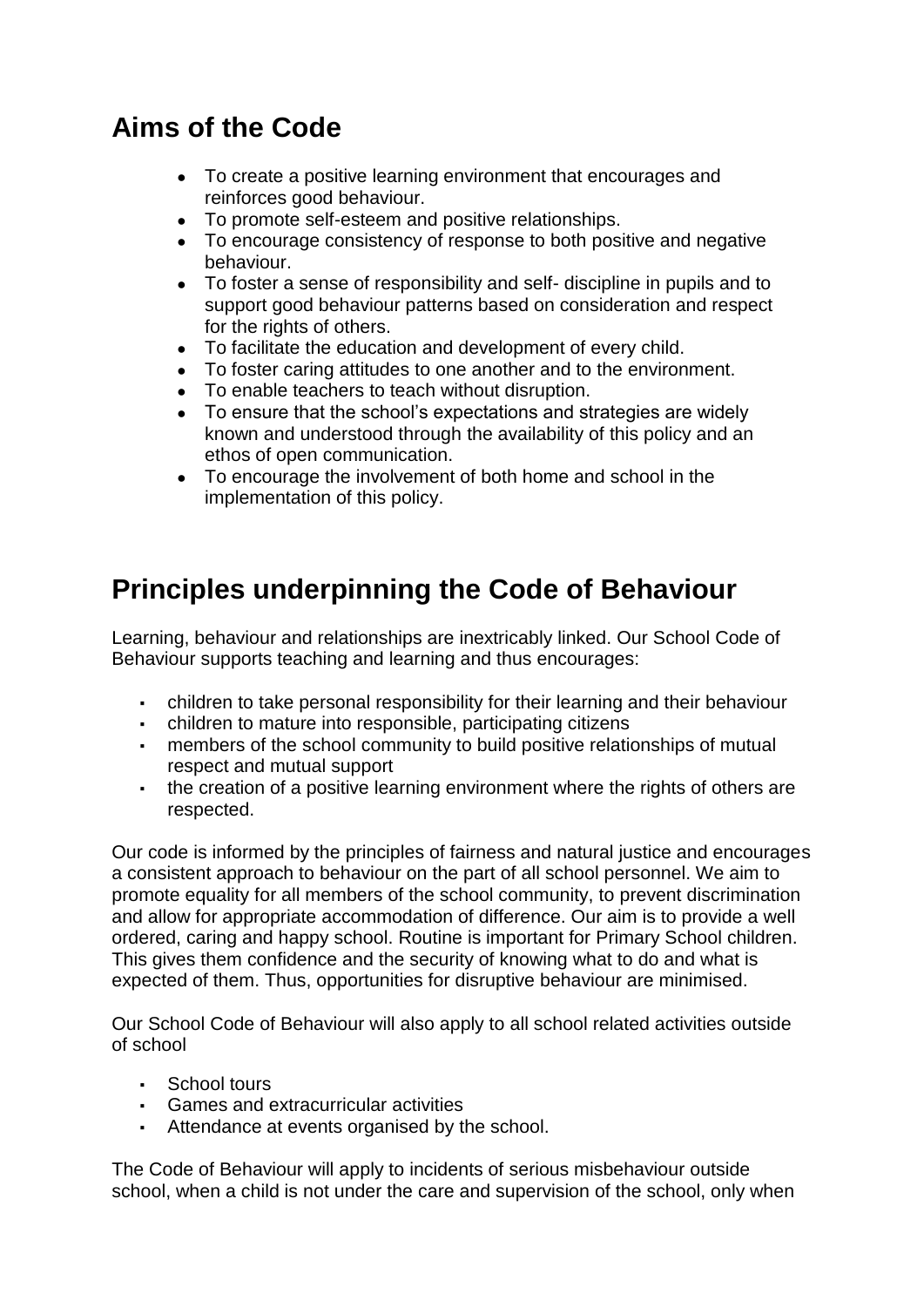there is a clear connection with the school and a demonstrable impact on its work. e.g., intimidation or bullying by means of the internet or mobile phones.

## **Understanding Behaviour**

An understanding of the facts that influence behaviour is essential in order to provide a sound foundation for a whole school approach to promoting good behaviour and responding to unacceptable behaviour. When teachers, parents and students understand and subscribe to the school expectations and practices, they support the school in promoting an atmosphere which is conducive to good teaching and learning.

# **Whole School Approach**

School climate, values, policies, practices and relationships must support the Code of Behaviour. The elements of our whole school approach include:

- Ethos, policies and practices that will impact positively on learning and teaching.
- Team-work a whole-school approach to curriculum and classroom management will have a key influence on student behaviour. The skill of the teacher in managing the routine engagement with children is a critical factor in preventing problems.
- An inclusive and involved school community- teachers, school staff, parents and students have responsibilities at different levels for behaviour in the school.
- A systematic planning and review process to ensure a harmonious, positive environment for learning and teaching.

#### **Programmes and Interventions to Promote Good Behaviour**

We at St. Brigid's recognise the importance of facilitating and promoting positive wellbeing among our students through the curriculum and specific programmes of intervention. We understand how dimensions of children's wellbeing is linked to behaviour and educational outcomes. Below is a non-exhaustive list of programme and initiatives that aim to develop students' wellbeing, teach expected behaviours and develop emotional resilience to cope with different challenging situations.

- SPHE Curriculum, Health Promoting Schools, SSE (2021-2024), DEIS Action Plan
- Stay Safe, Walk Tall, RSE, Friends for Life, Incredible Years, Get Up Stand Up, Weaving Wellbeing, Zones of Regulations, Talkabout Social Skills, Circle Time, Emotional Coaching Model.
- HSCL Parenting Plus Programme, School Completion Programme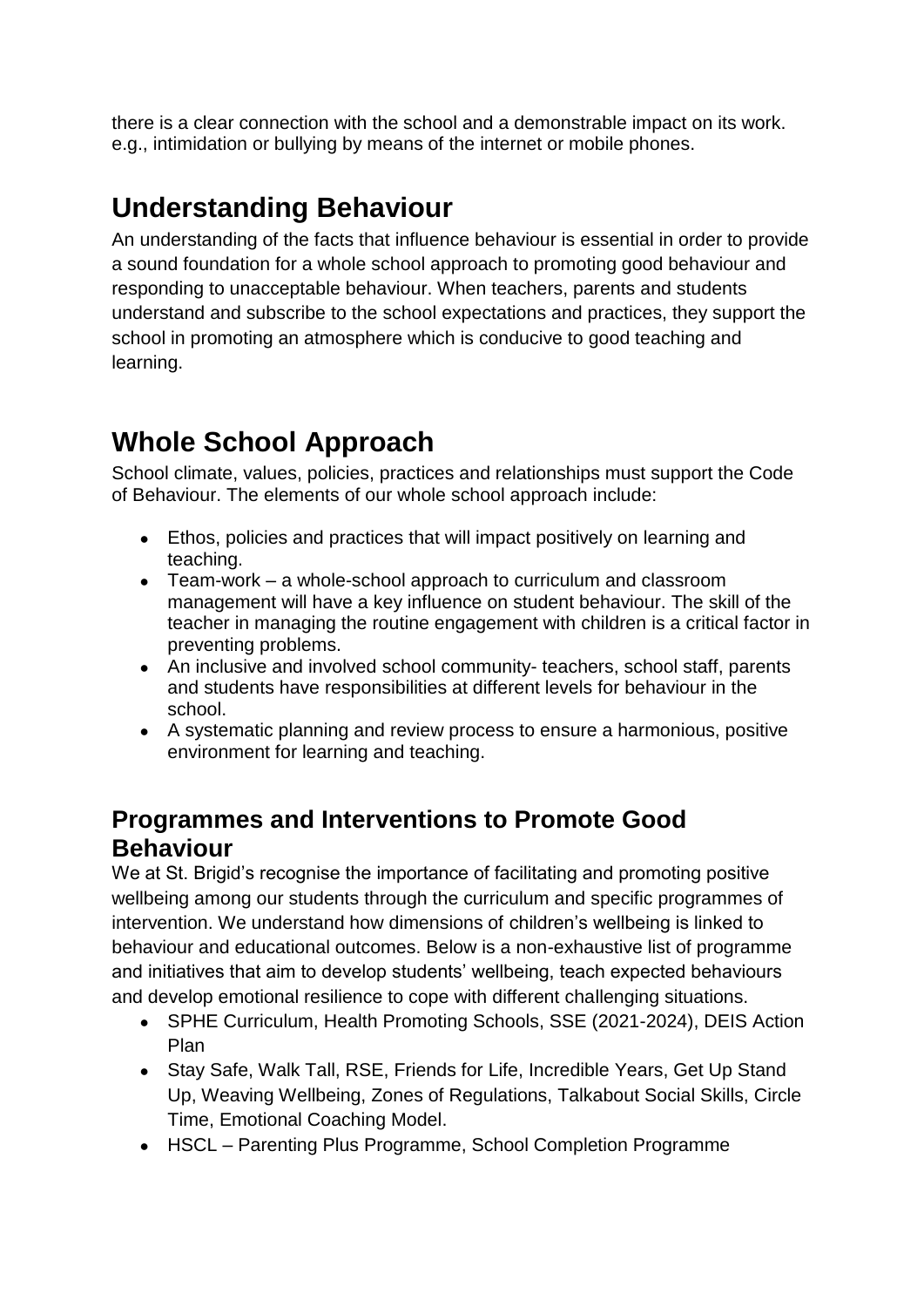### **Relationships between students and teachers**

The quality of relationships between teachers and students is one of the most powerful influences on student behaviour. For many students their teachers may be a major source of support, adult empathy and pastoral care, and are hugely significant figures in their lives. This relationship should be one that is characterised by respect, trust and unconditional positive regard, thus enabling students to venture, explore and grow. At the beginning of each academic school year, a particular focus will be placed at a whole school level on building and developing these relationships, which will then be built upon, throughout the school year. When a new child joins our school during the school year, an emphasis will be placed on building strong relationships between students and students and teachers and students.

#### **General Guidelines for Promoting Good Behaviour**

All pupils are expected to behave in a reasonable manner both to themselves and to others, showing consideration, courtesy and respect. Our School Code of Behaviour expects all members of the school community to behave in ways that show respect for others and for the property of the individual and of the school at all times.

Our school motto; *'Kind hands, kind feet, kind words'* encapsulates the basis for our schools' Golden Rules.

The Golden Rules below, set out the expected standards of good behaviour at St. Brigid's Primary School, The Coombe, in the classroom, school building, school yard and on school related trips/engagements. These Golden Rules signal positive values and reflect the kinds of behaviour and relationships that will create a positive environment for teaching and learning.

Promoting good behaviour is the primary focus of our school Code of Behaviour. School management and staff will actively aim to foster a school ethos, school policies, protocols and practices geared towards promoting positive behaviour.

## **'7 Golden Rules' of Good Behaviour**

Our '7 Golden Rules' set out the expectations and standards of behaviour within our Code of Behaviour and apply during school time and during all school related activities. These are as follows:

- 1. Treat others with dignity and respect at all times
- 2. Behave well in class so that everyone can learn e.g., take turns, listen to teacher, follow instructions
- 3. Play safely in the playground and allow others to play too
- 4. Give of your best at all times
- 5. Have respect for the property of others.
- 6. Keep the school clean and safe for everyone
- 7. Be on time and be prepared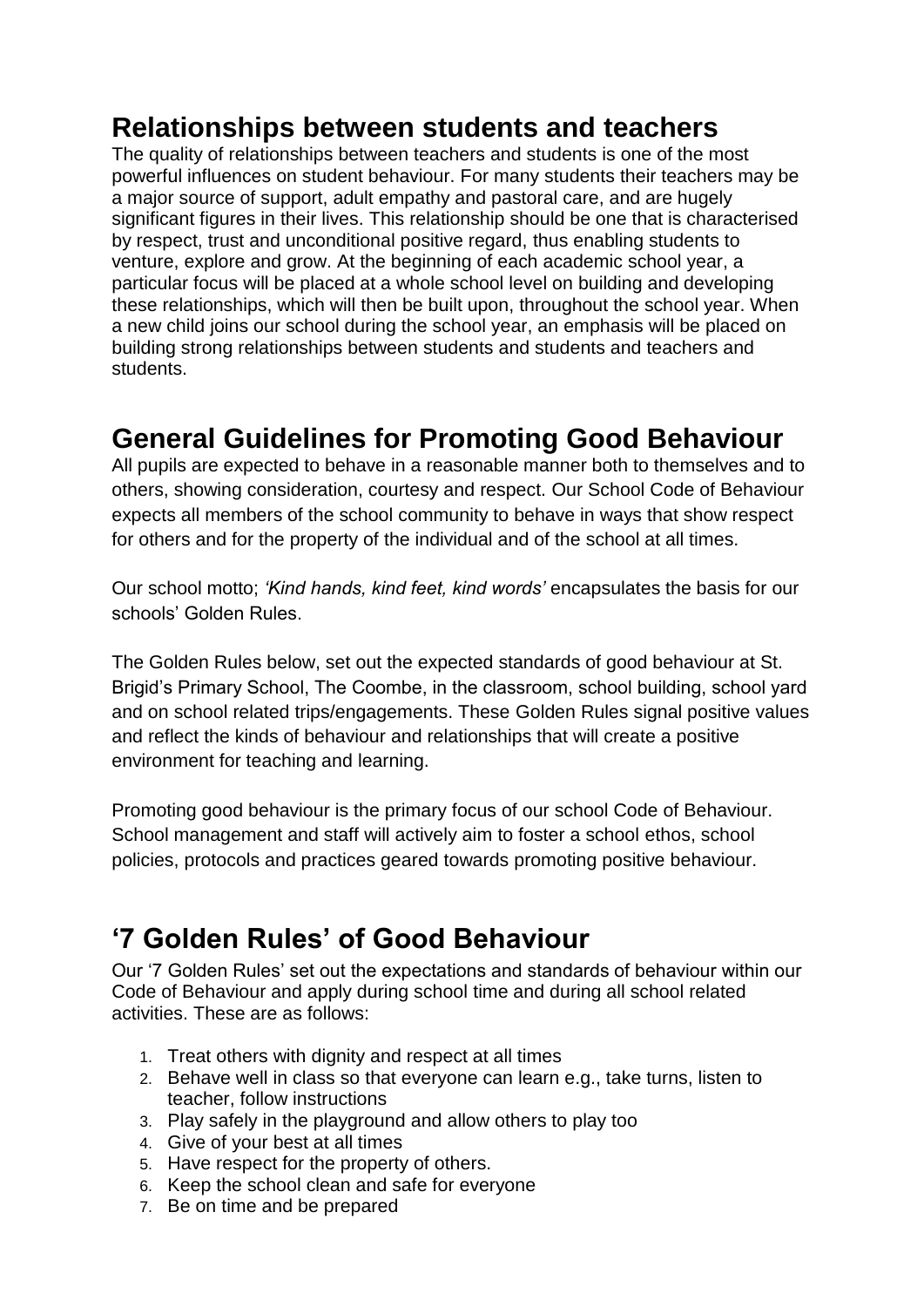## **Behaviour in the Classroom – Class Rules**

In line with best research and practice, at the beginning of each academic year and at regular intervals throughout the year, the children and their teachers will draw up and review their own Classroom Charters/Rules, as an integral part of our Code of Behaviour. These will be based closely on our Golden Rules. The Special Education Teacher linked to each class will also be involved in the development of the class rules so that fairness and consistency is achieved. This will provide clear boundaries and practical guidelines about the behaviour expected of students. The class rules will be kept concise and easy to understand. They will be displayed in a prominent position in the classroom. They should be devised with regard for the health, safety and welfare of all members of the school community. Rules will be applied in a fair and consistent manner, and shall reflect the age and stage of development of the students.

## **Behaviour in the Playground – Yard Rules**

The Golden Rules apply also when playing in the school yard. The following is a sample of the type of behaviour that we expect from our students when specifically playing in the yard at break and lunch time.

- 1. Respect all others playing on the yard.
- 2. Stay in your designated area of the yard.
- 3. Always get permission from the teacher on duty before leaving the school yard (e.g., going to the toilet/to the office).
- 4. Play safely and gently.
- 5. Use playground equipment for its intended purpose.
- 6. Allow others to join in and play too.
- 7. Always use kind words.
- 8. Report any misbehaviour to the teacher on duty.
- 9. Keep the school yards clean and litter free.
- 10.Wear your coat if you bring it to the yard.
- 11.Line up in your class line when you hear the bell and wait for your teacher to arrive.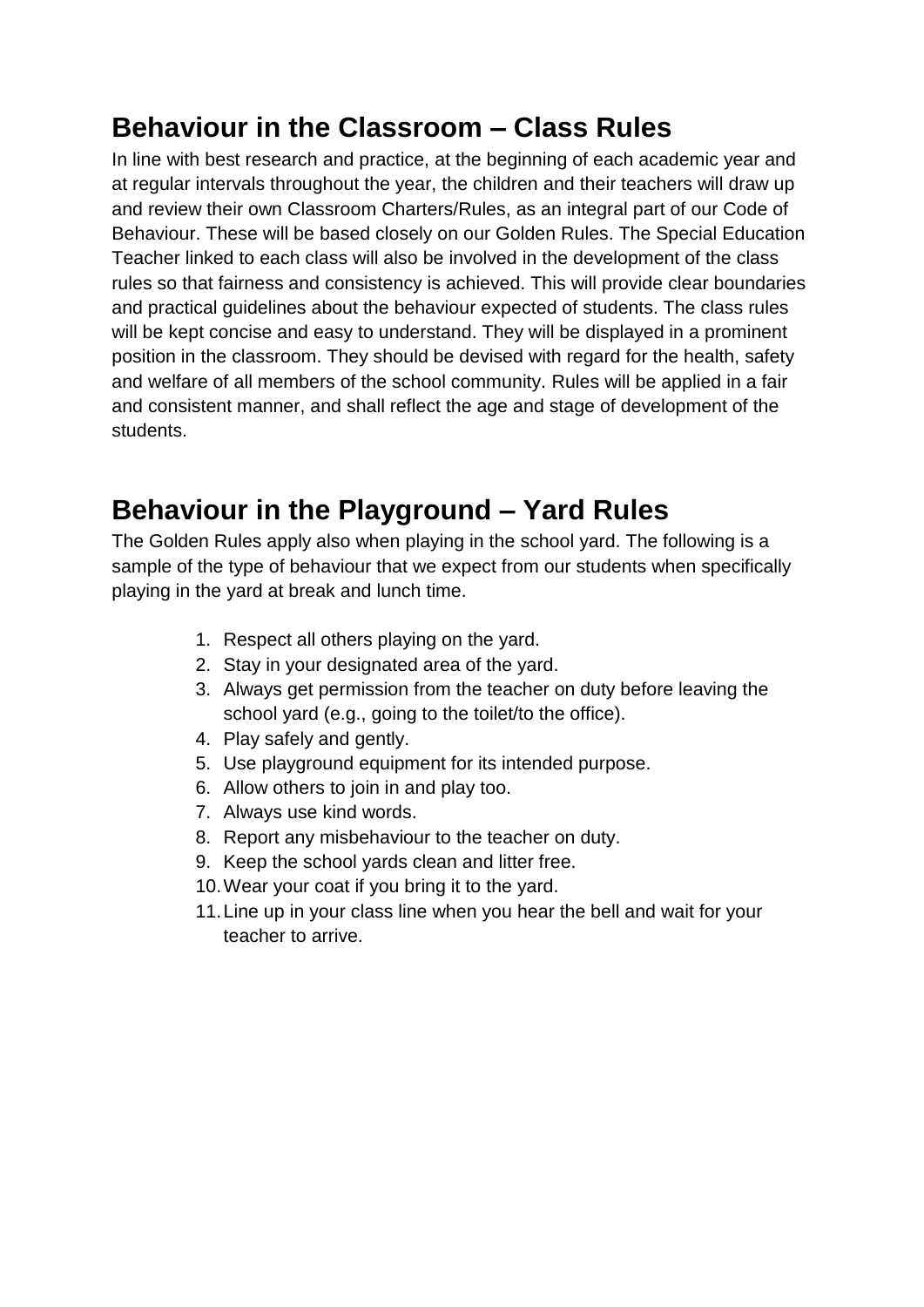## **Behaviour during Wet Day Lunchtimes**

- Stay in your seat.
- Ask permission from the teacher on duty to go to the toilet.
- Use inside, quiet voices.

If it begins to rain while outside playing:

1.Line up quietly

2. Wait for the teacher's instructions to go inside.

3.Walk in a line quietly to the classroom.

4.Sit in your seat in the classroom.

\*Only children in 5th and 6th who have been assigned to helping accompany children back to their classroom have permission to do this job.

## **Behaviour in the School Environment and on School Outings**

Pupils are encouraged to be respectful of each other on their way to and from school. When on school outings pupils are expected to behave in line with our Golden Rules. Students must show respect for public property and to members of our community. All aspects of this Code of Behaviour are in place while partaking in any school business on or off the premises.

## **Other Expectations as part of the Code of Behaviour**

#### **School Uniform**

At St. Brigid's Primary School, we are very proud of our school uniform and recognise the uniform as a symbol of unity, belonging and respect. All students must wear their school uniform each day to school. This includes appropriate black/navy shoes. On the student's PE day, they may wear their PE uniform with runners. Throughout the school year there may be other occasions where the students are requested by their teacher to wear their tracksuit (e.g. school outing, sports day). On the rare occasion that a student is unable to wear their school uniform to school, a written note/phone call from the child's parent must be provided to the school stating the reason.

#### **Other Items**

Health and safety are of paramount importance for all our students. For this reason, students are only permitted to wear one pair of stud earrings and a watch on their wrist. Necklaces, bracelets or any type of hoop earrings are not permitted as part of the school uniform. Similarly, on health and safety grounds, students are not permitted to wear false nails at school. This includes the self-adhesive/gel/acrylic nails. Long hair must be tied up when attending school. This measure is to help reduce the spread of head lice.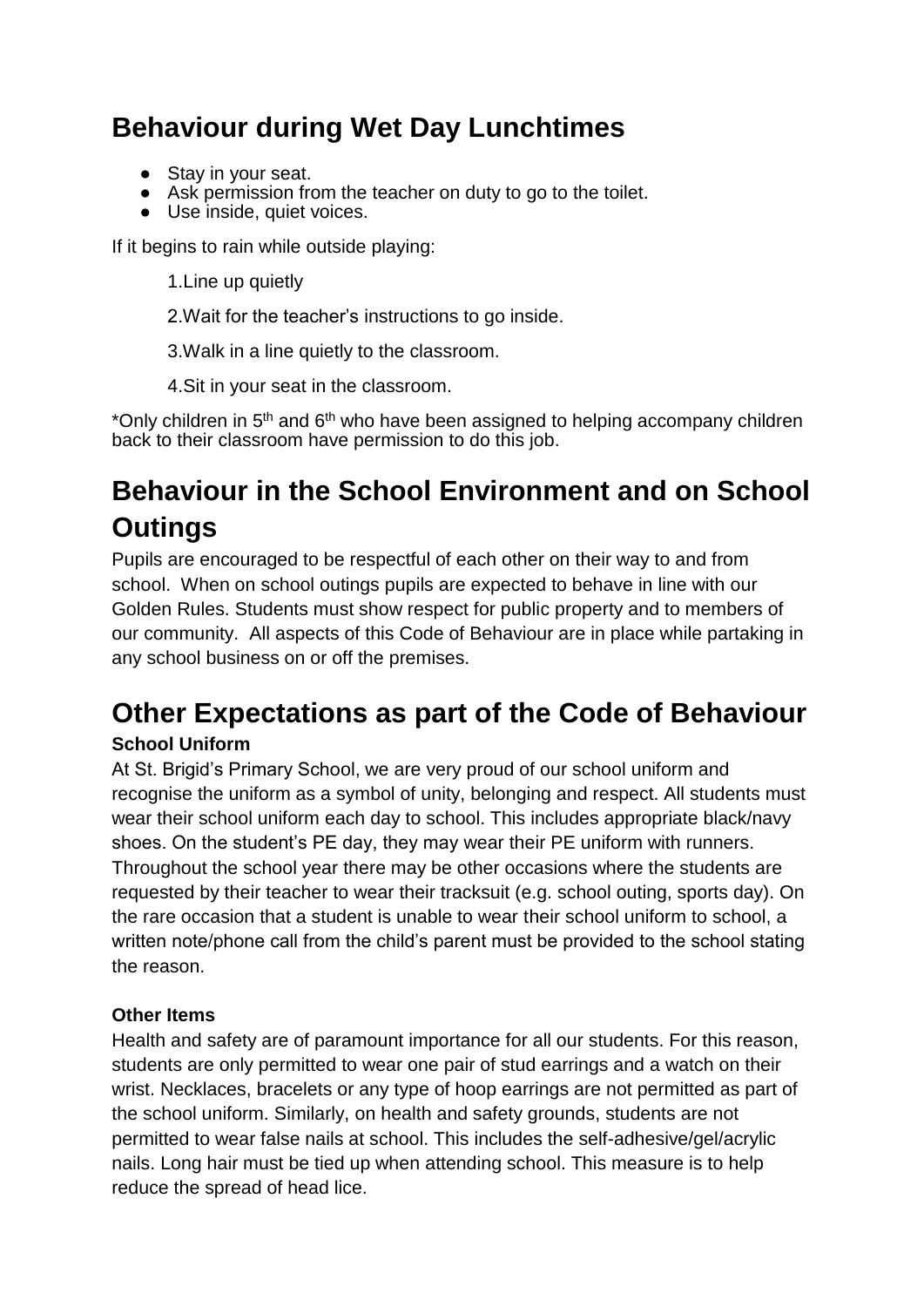## **Strategies to affirm and promote good behaviour**

A range of strategies for promoting good behaviour at class and school level are needed. We aim for consistency across the teaching team in the promotion of good behaviour.

Strategies to promote and affirm good behaviour include:

- Actively teach/model good behaviour
- Specify clearly what constitutes good behaviour and praise accordingly "Catch them being good."
- 'Behaviour Focus of the Month' Reinforce expectations that constitute good behaviour consistently, e.g., behave in a respectful manner towards all, uniform code, need for punctuality in class and assembly, play safely in the yard etc.
- Verbal affirmation
- A visit to another member of staff or to the principal for commendation.
- Happy Gram Note home re. positive/improved behaviour
- "Token Economy"- the use of a merit system, stickers, stars, smiley faces, points etc. to earn privileges based on positive behaviour for an individual, a group or a class.
- Student of the Week Principal's Award
- Playground Power Award Principal/Deputy Principal Award for good behaviour in the yard.
- Whole School Reward system 'Fill your Bucket'
- Golden Rule of the Month
- Parents Plus HSCL

### **Affirming and motivating students: use of reward systems**

- Reward systems may be part of our overall school or class system, or may form part of a planned intervention by a teacher or school staff to help individual students manage their own behaviour.
- Rewards for students with special needs must take account of their particular learning style. The reward should be communicated in ways that reflect this understanding e.g., a child with specific needs would be allowed a period of activity having completed a given task.
- Awards must be closely linked in time to the behaviour that is being rewarded.
- Rewards must be positive in nature and attainable by all.
- Rewards will focus on effort and not solely on achievement
- Rewards must avoid unhelpful competition.
- Rewards must not become the goal of learning.
- The rewarding of achievement is also a valid means of affirmation.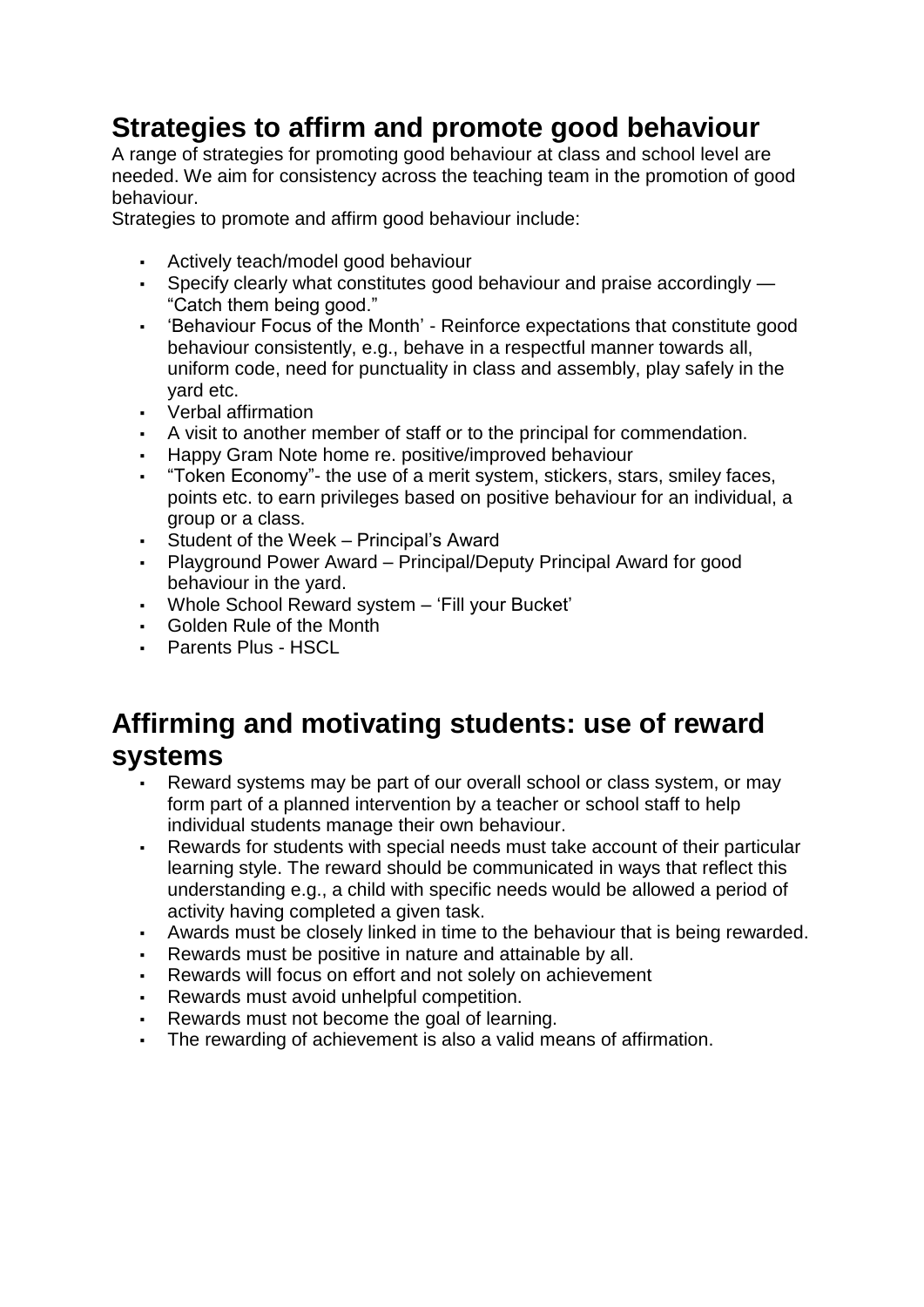## **Responding to Unacceptable Behaviour**

Despite the promotion of good behaviour, the school recognises that on occasion unacceptable behaviour happens. It is important to distinguish between unacceptable behaviour and behavioural problems that are associated with behavioural or learning difficulties. A small minority of students may show particularly challenging behaviour. These students will need a sustained and systematic response involving the important adults in their lives, in school and at home. Parental involvement will be sought when/where appropriate. In cases of extreme misbehaviour, it may be necessary for the Principal or the B.O.M. to become involved immediately.

We use a whole school approach to respond to inappropriate behaviour. Elements of this approach include;

- The use of a problem-solving approach when dealing with inappropriate behaviour.
- The implementation of sanctions where necessary, using a 'Ladder of Intervention'.
- An agreed arrangements for recording behaviour.
- An agreed arrangement for communicating misbehaviours both minor and serious with students and parents.
- The identification of examples of unacceptable behaviour minor and serious.

## **Problem Solving Approach**

- Gather information. It is imperative that the context and factors that may be affecting behaviour are understood. Consultation with parents may be necessary.
- Generate ideas about possible solutions. Parents may also have input to this process. Consultation with senior members of staff may also be appropriate.
- Decide on agreed and specific strategies to address the problem.
- Implement agreed strategies consistently.
- Review Progress.

## **Use of Sanctions - Ladder of Intervention**

A sanction is a form of positive intervention. Our school Code of Behaviour promotes a whole school approach to the use of sanctions. This approach will provide for:

- Clarity about the object and purpose of sanctions
- Help the student to learn and recognise the effect of their actions and behaviour on others.
- Help students (in ways appropriate to their age and development) to understand that they have choices about their own behaviour and that all choices have consequences.
- Help them to learn to take responsibility for their behaviour.
- Bring about a change in behaviour.
- Reinforce the boundaries set out in the code of behaviour.
- Signal to other students and staff that their wellbeing is being protected.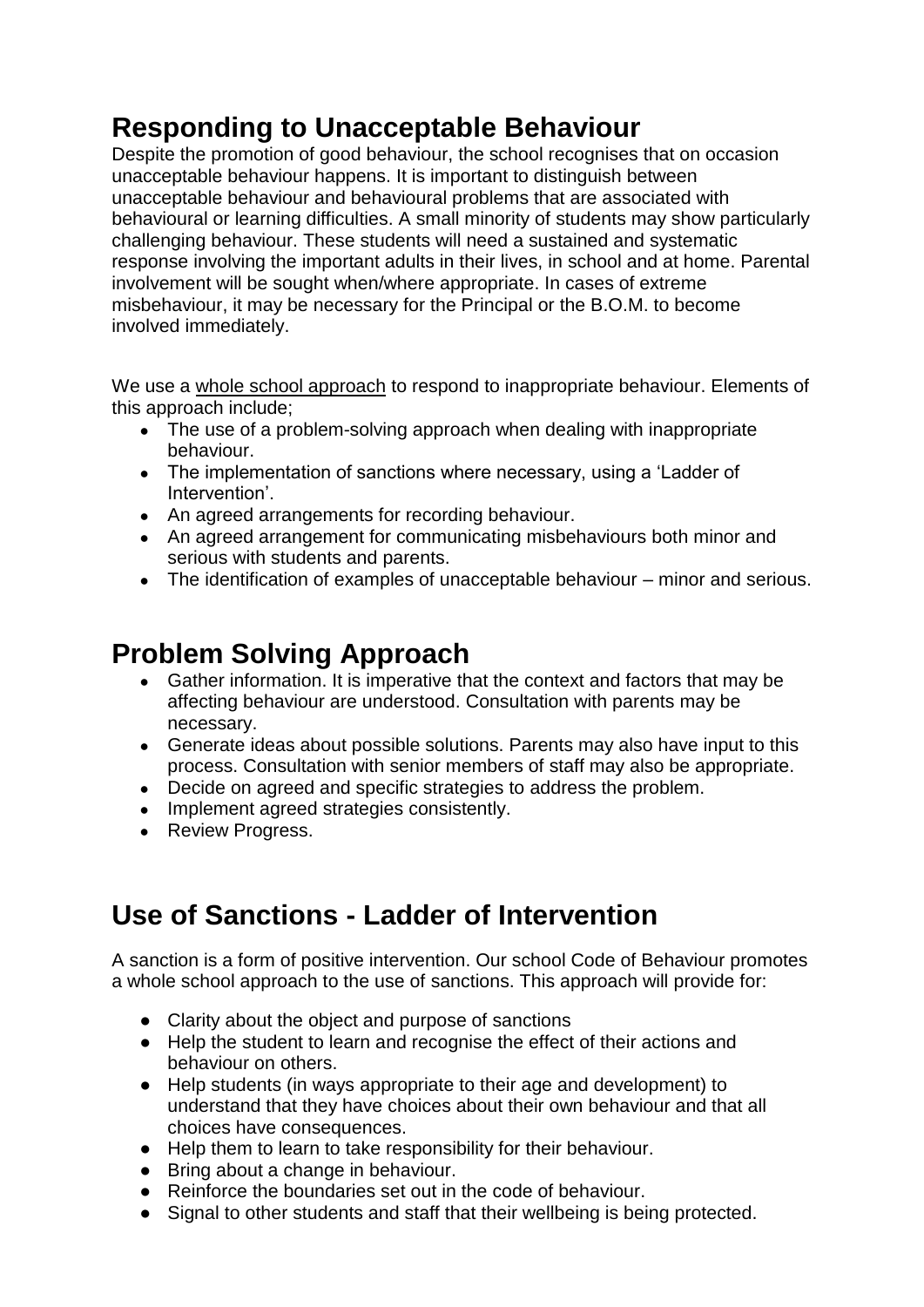- Prevent serious disruption of teaching and learning.
- Keep the students and/or adults safe.

Good practice in the use of sanctions:

- used as part of a plan to change behaviour,
- all members of staff use agreed sanctions,
- sanctions are proportionate to the seriousness of the misbehaviour,
- are appropriate to the age and developmental stage of the student
- take account of the cultural background of the student

The decision to apply agreed sanctions and the manner of using sanctions will always be guided by professional judgement and discretion.

### **Ladder of Intervention/Sanctions**

| 1.               | Positive Verbal Redirect using distractions and re-engagement strategies.<br>$\bullet$<br>Defuse the situation - The teacher will try to defuse any behavioural issue that is<br>emerging by facilitating a movement break/carrying out a useful job for the<br>teacher/changing of the setting/activity. Emotional coaching strategies will be employed.                                                                                                                                                                                                |
|------------------|----------------------------------------------------------------------------------------------------------------------------------------------------------------------------------------------------------------------------------------------------------------------------------------------------------------------------------------------------------------------------------------------------------------------------------------------------------------------------------------------------------------------------------------------------------|
| 2.               | Reason with the pupil - focus on positive reinforcement and the positive behaviours we<br>$\bullet$<br>expect as part of our school rules.<br>Opportunity for whole class reminder of the class rules.<br>$\bullet$                                                                                                                                                                                                                                                                                                                                      |
| 3.               | Verbal reprimand- teacher will discretely remind the child of the rule he/she is breaking.<br>$\bullet$<br>The teacher will explain to the child what will happen if they choose to continue to<br>$\bullet$<br>misbehave. E.g., "you are making a choice to misbehave, if you continue to choose to<br>misbehave you will be removed from the group and have to do Time Out.<br>If the child is upset/becoming frustrated the teacher will encourage them to go to the<br>$\bullet$<br>Chill Out Zone*. Emotional coaching strategies will be employed. |
| $\overline{4}$ . | Child is removed from the group and quietly asked to do Time Out.<br>$\bullet$<br>After a period of time, the teacher will engage and discuss the behaviour with the<br>$\bullet$<br>student before returning to the class activity.<br>Class teacher speaks to parents on collection/calls home to communicate the<br>misbehaviour and the rule broke.<br>If a child misbehaves while in the yard, they will do Time Out by walking beside the<br>$\bullet$<br>teacher on duty or sitting on a bench within the yard (age appropriate).                 |
| 5.               | Child is removed from the group - Time Out.<br>$\bullet$<br>Child is asked to complete a classroom/yard behaviour reflection sheet (age<br>$\bullet$<br>appropriate) and/or written class work.<br>Teacher discusses the reflection sheet and discuss ways to improve behaviour.<br>Once a commitment is made by the student to try to improve the behaviour, the child is<br>$\bullet$<br>allowed to re-join the group.<br>Class teacher calls parent(s) to communicate the misbehaviour that took place.<br>$\bullet$                                  |
| 6.               | Meeting between the class teacher and parents to devise a Behaviour Action Plan<br>$\bullet$<br>between home and school in the aim of understanding the behaviour and subsequently<br>improving the behaviour.                                                                                                                                                                                                                                                                                                                                           |
| 7.               | Student is referred to the principal.<br>$\bullet$<br>Loss of privileges, e.g., school trip, classroom job, class treat, no free play.<br>$\bullet$<br>Principal discusses the misbehaviour and the school rule being broken.<br>The principal reminds the student of the next steps if the misbehaviour continues.<br>$\bullet$<br>Class teacher communicates with the parent.<br>$\bullet$                                                                                                                                                             |
| 8.               | Student is referred to the principal.                                                                                                                                                                                                                                                                                                                                                                                                                                                                                                                    |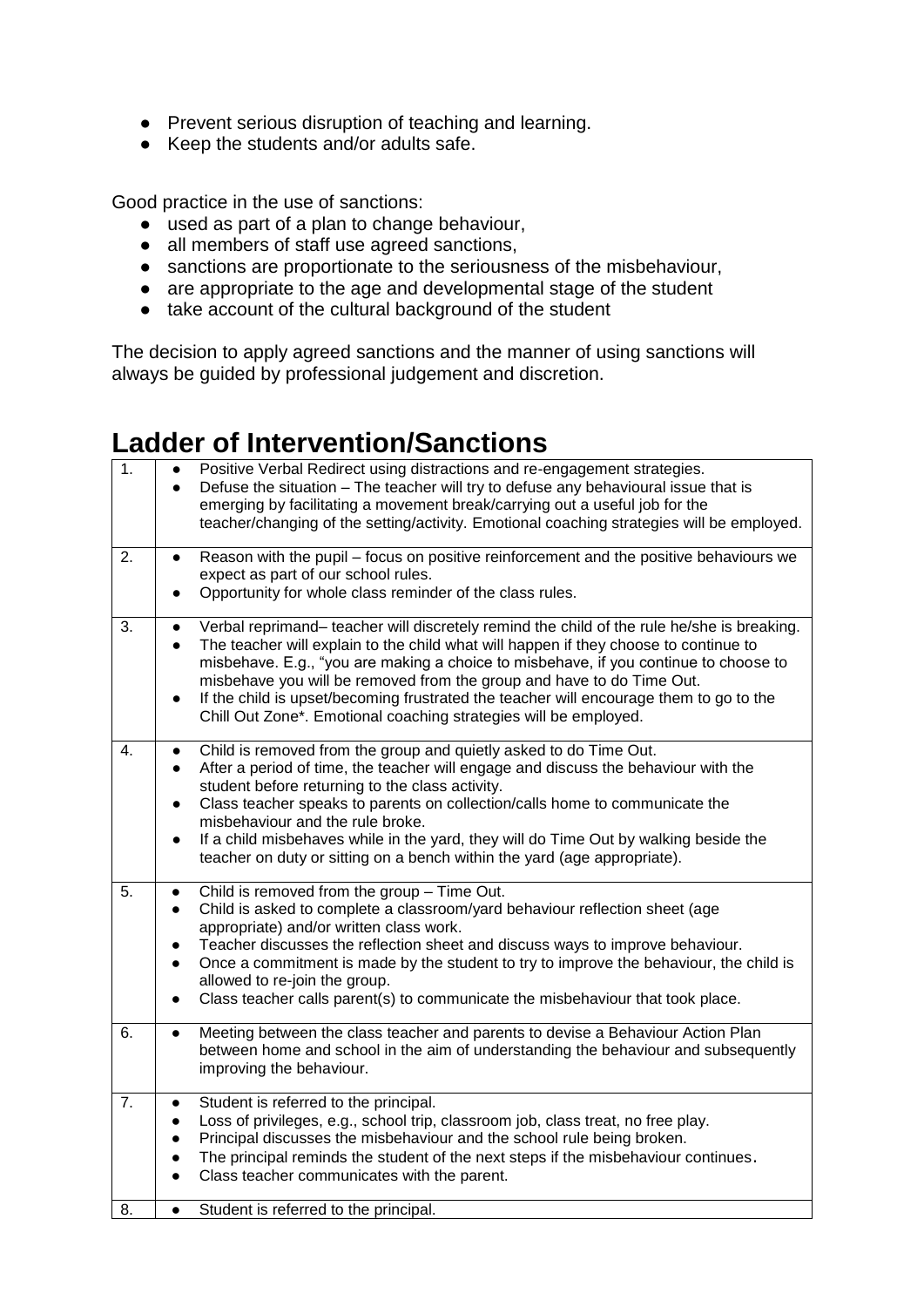|     | $\bullet$ | Lunchtime detention with the principal/deputy principal.<br>Principal contacts the parents by phone to explain and discuss the behaviour and ways<br>to improve.                               |
|-----|-----------|------------------------------------------------------------------------------------------------------------------------------------------------------------------------------------------------|
| 9.  | $\bullet$ | Parents are called to a meeting with the principal and teacher to outline the<br>misbehaviour, discuss the behaviour action plan and devise next steps with the aim of<br>improving behaviour. |
| 10. | $\bullet$ | Suspension (further details below).                                                                                                                                                            |
| 11. |           | Expulsion (further details below).                                                                                                                                                             |

\*Whole school positive behaviour strategy whereby a 'Chill Out Zone' is created within the classroom that allows the child a place to go to reflect, calm down, wait or space. All children are taught how to use the space and it is seen as a positive space within the classroom that children can use to help regulate their own emotions or a space that a teacher might encourage them to go to for a short period of time to calm down or reflect on their behaviour. Within the space there will be sensory toys/equipment, visual cues to promote calm down strategies, identifying feelings (Zone of Regulation), etc.

There is an increasing level of seriousness built into the above list of suitable sanctions. However, it would be inappropriate to stipulate a rigid ladder of intervention, to be applied in all cases, as such an approach would not take account of both context and individual children's circumstances. In certain instances of serious misbehaviour, the principal, in consultation with the class teacher and/or Board of Management may choose which of the above sanctions are most appropriate to the level of misbehaviour.

Our Code of Behaviour prohibits inappropriate sanctions or responses which include:

- ridicule, sarcasm or remarks likely to undermine a student's self-confidence
- public or private humiliation
- applying sanctions to whole groups or classes in cases of individual or small groups wrong doing
- leaving a student in an unsupervised situation
- persistent isolation of or ignoring a student in class
- depriving a student of access to any part of the curriculum, as a sanction, unless such action is warranted due to safety reasons
- sanctions that are used in a discriminatory way; the Equal Status Acts require that schools do not discriminate in the use of sanctions and also forbid victimisation because of assertion of rights or involvement in proceedings under the Acts
- physical punishment or threat of physical punishment. Physical punishment, chastisement of a student is illegal under section 24 of the Non-Fatal Offences against the Person Act 1997

## **Recording Behaviour**

Teacher records behaviours at each class level anecdotally, while verbally keeping parents and the principal informed verbally at an early-stage. A written account of incidents of serious misbehaviours will be kept by teachers. Depending on the nature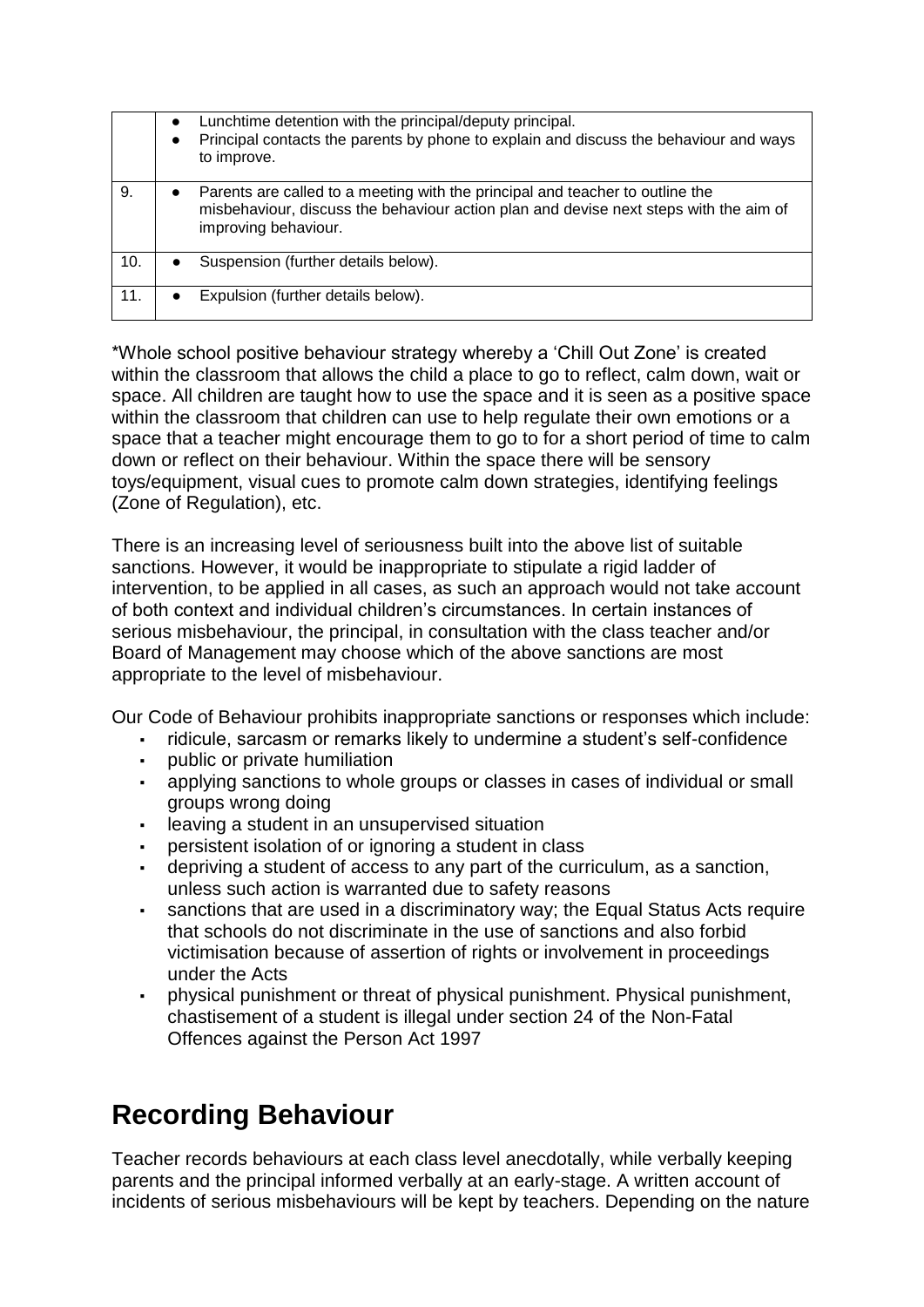of the misbehaviour, these records may include a description of the behaviour, the context of the behaviour, action taken and sanctions incurred, interventions tried if any and how the pupil has responded to them, and copies of any correspondence with parents. These records will be stored in a class folder which will be returned to the principal at the end of each school year. The principal will record and retain all records of Suspension & Expulsion.

Incidents of serious misbehaviour during break times must be reported by the teacher on yard duty to the class teacher at the end of yard time. Together the teacher on duty and the class teacher will decide where on the ladder of intervention the behaviour incident lies and will act accordingly.

In some circumstances where there is a behavioural or learning difficulty, an Individual Behavioural Plan will be drawn up by the SET, class teacher, student and parents. Records will be kept in the child's file along with any reviews of the plan. Similarly written Behavioural Action Plans record behaviours and strategies and steps to improve the targeted behaviour as part of the Ladder of Intervention.

### **Examples of Unacceptable Behaviour**

\*This is not an exhaustive list but seeks to identify and categorise misbehaviours within our school setting.

| <b>Minor Misbehaviour</b>                                                                                                                                                                                                                                                                                                                                                                                                                                                                                                            | Serious Misbehaviour                                                                                                                                                                                                                                                                                                                                                                                                                                                                                                                                                                                                                                                                                                                                                                                                                                                                                                                                                                                                                                                                                                                                                                                                                                                                                                                                                                                                                                                                                  |
|--------------------------------------------------------------------------------------------------------------------------------------------------------------------------------------------------------------------------------------------------------------------------------------------------------------------------------------------------------------------------------------------------------------------------------------------------------------------------------------------------------------------------------------|-------------------------------------------------------------------------------------------------------------------------------------------------------------------------------------------------------------------------------------------------------------------------------------------------------------------------------------------------------------------------------------------------------------------------------------------------------------------------------------------------------------------------------------------------------------------------------------------------------------------------------------------------------------------------------------------------------------------------------------------------------------------------------------------------------------------------------------------------------------------------------------------------------------------------------------------------------------------------------------------------------------------------------------------------------------------------------------------------------------------------------------------------------------------------------------------------------------------------------------------------------------------------------------------------------------------------------------------------------------------------------------------------------------------------------------------------------------------------------------------------------|
| • Breaking Golden Rules<br>• Breaking Yard Rules<br>• Disrupting the class<br>• Interrupting the teacher/class work which<br>prevents others from learning<br>• Not following teacher instructions<br>• Leaving seat without permission at lunch<br>time<br>• Chewing gum<br>• Not completing teacher set tasks/activites.<br>• Running in the school building<br>• Wearing of necklaces, bracelets, hoop<br>earrings, false nails.<br>• Rough play<br>• Failing to line up<br>• Isolated acts of disrespect to community<br>members | Any minor misbehaviour that persists<br>$\bullet$<br>Giving cheek to the teacher/staff member<br>Passing notes around the class<br>Using a mobile phone while at school (See Mobile Phone<br>Policy)<br>Constant and deliberate interruption of the class<br>$\bullet$<br>Name calling and objectionable comments<br>Refusal to comply with class rules, routines and class<br>$\bullet$<br>activities<br>Physically hurting another student - Hitting/Kicking/<br>$\bullet$<br>Spitting<br>Use of inappropriate language/cursing<br>$\bullet$<br>Consistently not completing teacher set tasks/activities<br>Throwing objects that could cause harm to<br>others/property<br>Deliberately lying<br>$\bullet$<br>Deliberately endangering self/fellow pupils/staff<br>Leaving school building/premises without permission<br>$\bullet$<br>Frequenting the building/premises without permission<br>$\bullet$<br>Bringing inappropriate substances/weapons to school<br>Inappropriate displaying of body parts (age appropriate)<br>$\bullet$<br>Racist/Sexist/Homophonic Behaviour<br>$\bullet$<br>Aggressive, threatening or violent behaviour towards any<br>staff member/pupil/parent/visitor<br>Threatened assault and /or actual physical/verbal assault<br>$\bullet$<br>on teacher or other<br>Vandalism to property-school property, class property or<br>$\bullet$<br>pupils' property<br>Theft<br>$\bullet$<br>Bullying (See Anti-Bullying Policy)<br>Persistent infringement of school rules |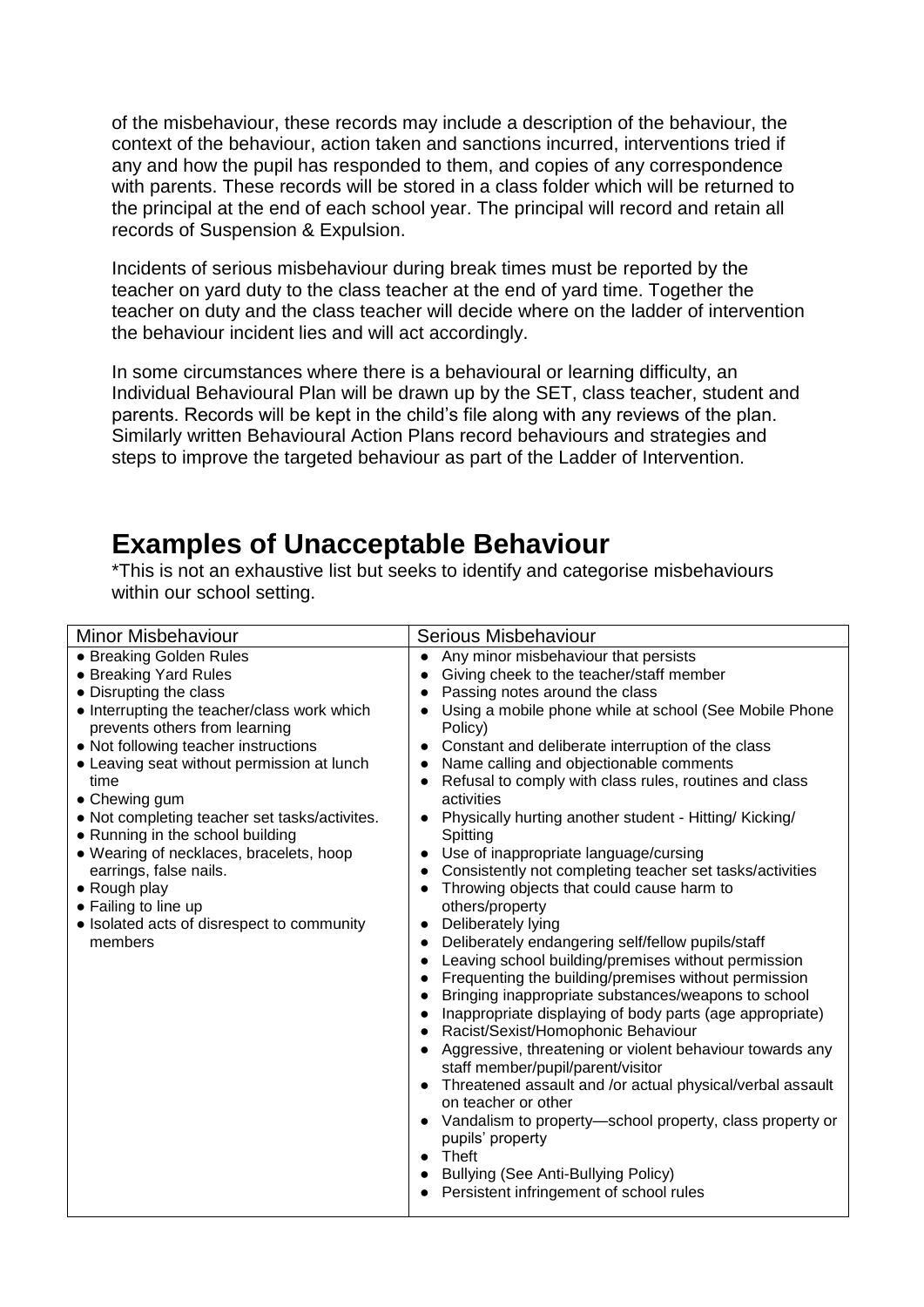## **Suspension**

Suspension is defined as "requiring the pupil to absent himself/herself from the school for a specified, limited period of school days ". During the period of a suspension, the pupil retains their place in the school. Suspension should be a proportionate response to the behaviour that is causing concern.

The Board of Management delegates the authority of suspension up to three days to the principal. The period of suspension must not be longer than three days, except in exceptional circumstances. Where the principal considers that a suspension period longer than 3 days is necessary. He/she will refer the matter to the Board of Management for their consideration.

Serious Grounds for Suspension:

- The student's behaviour is a persistent cause of significant disruption to the learning of others in class.
- There is a real and immediate threat to the safety of others or that of the student by continuing in the school or classroom at that time.
- Serious damage to property.
- A single incident of serious misbehaviour may be grounds for suspension.

The process of determining whether suspension is an appropriate response to a student's behaviour should include a review of:

- the nature and seriousness of the behaviour
- the context of the behaviour
- the impact of the behaviour on the learning of other students and on the teaching process
- the interventions tried to date
- whether suspension is a proportionate response to the student's behaviour
- the possible impact, positive or negative, of suspension
- achieving a balance between the needs of an individual student and other students will require the application of professional skill and judgement, on a case-by-case basis, drawing on factual and objective information.

#### **Procedures for Suspension**

Where a preliminary assessment of the facts confirms serious misbehaviour that could warrant suspension, the school will observe the following procedures:

- 1. The pupil and their parents will be informed about the complaint, that it will be investigated and that it may result in suspension. Parents will be informed in writing and where practical by phone.
- 2. The parents and pupil will be called to a meeting with the principal to discuss the incident and to be given the opportunity to respond before any sanction is imposed.
- 3. If a pupil and their parents fail to attend a meeting, the principal will inform them in writing, advising them of the gravity of the matter, the importance of attending a re-scheduled meeting and, failing that, the duty of the school authorities will be to make a decision in response to the negative behaviour.
- 4. Any decision to suspend will be given in writing to the parents.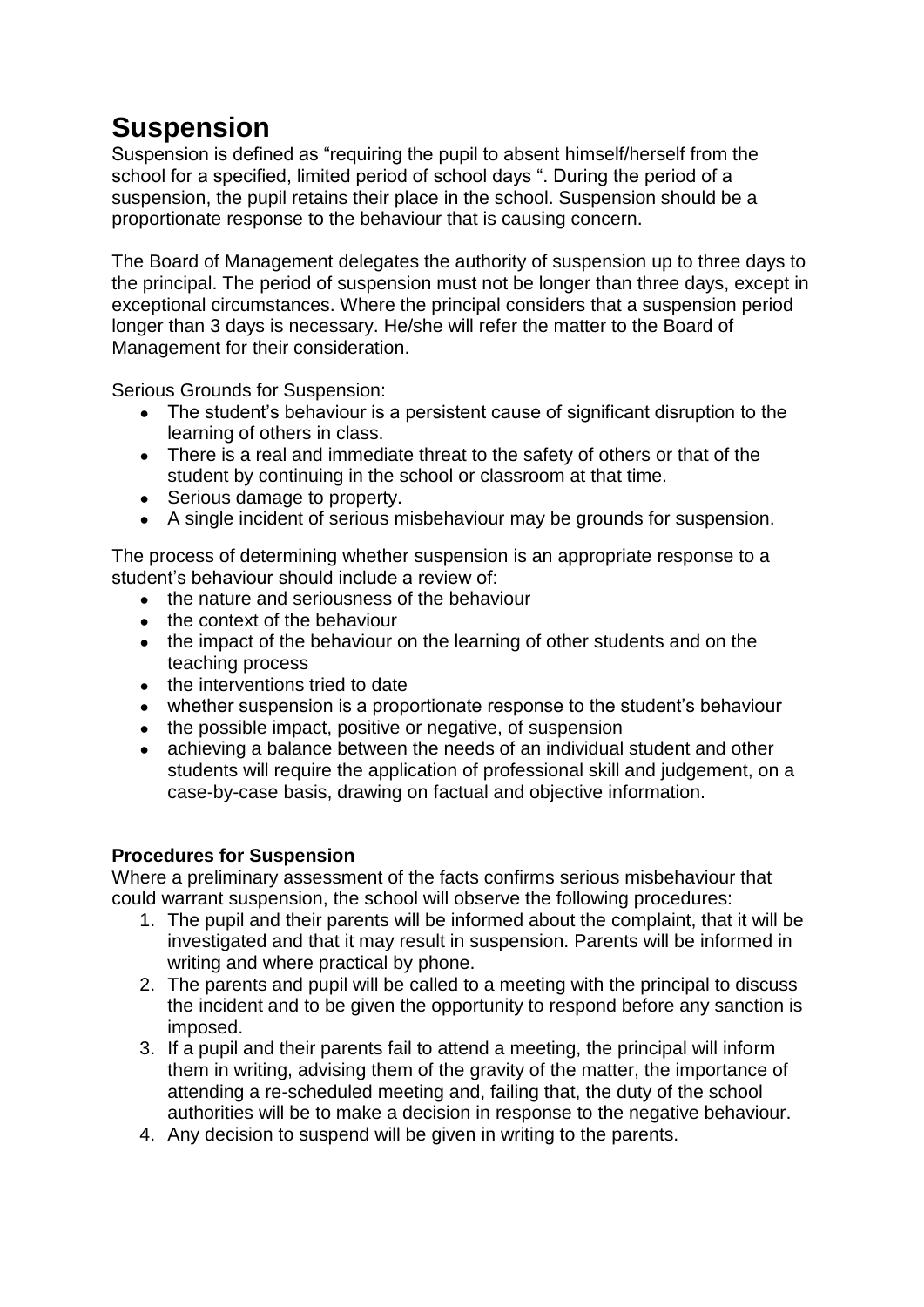#### **Immediate Suspension**

In exceptional circumstances, the principal may consider an immediate suspension to be necessary where the continued presence of the pupil in the school at the time would represent a serious threat to the safety of pupils or staff of the school, or any other person. Where an immediate suspension is considered by the principal to be warranted for reasons of the safety of the pupil, other pupils, staff or others, a preliminary investigation will be conducted to establish the case for the imposition of the suspension. The formal investigation will immediately follow the imposition of the suspension. All of the conditions for suspension apply to immediate suspension. No suspension, including an immediate suspension, will be open-ended. In the case of an immediate suspension, parents will be notified, and arrangements will be made with them for the pupil to be collected. The school will have regard to its duty of care for the pupil. In no circumstances will a pupil be sent home from school without first notifying parents.

#### **Appealing a Decision to Suspend**

A parent has the right to appeal this decision to the Board of Management. If a parent is dissatisfied with the outcome of that appeal, they may make a Section 29 Appeal against the decision to suspend their child to the Dept. of Education and Science, if the suspension would bring the cumulative period of suspension to 20 school days or longer in any one school year.

#### **Inappropriate Use of Suspension**

Students should not usually be suspended for:

- poor academic application
- poor attendance or lateness
- minor breaches of the school Code of Behaviour
- breaches of the uniform code

It is not appropriate to use suspension on the grounds that resources have not been provided to address the needs of a student with behavioural difficulties.

#### **Removal of Suspension (Reinstatement)**

A suspension will usually be removed when:

- the given period of time has elapsed
- the B.O.M. decides to remove the suspension
- the Secretary General of the Department of Education directs that it be removed on foot of a Section 29 Appeal.

Following a period of suspension, the parents must give a satisfactory written undertaking that a suspended student will behave in accordance with the school Code of Behaviour and the principal must be satisfied that the pupil's reinstatement will not constitute a risk to the pupil's own safety or that of other pupils or staff. The principal, in consultation with the class teacher will facilitate the preparation of a new/revised behavioural action plan for the student and will re-admit the pupil to the class.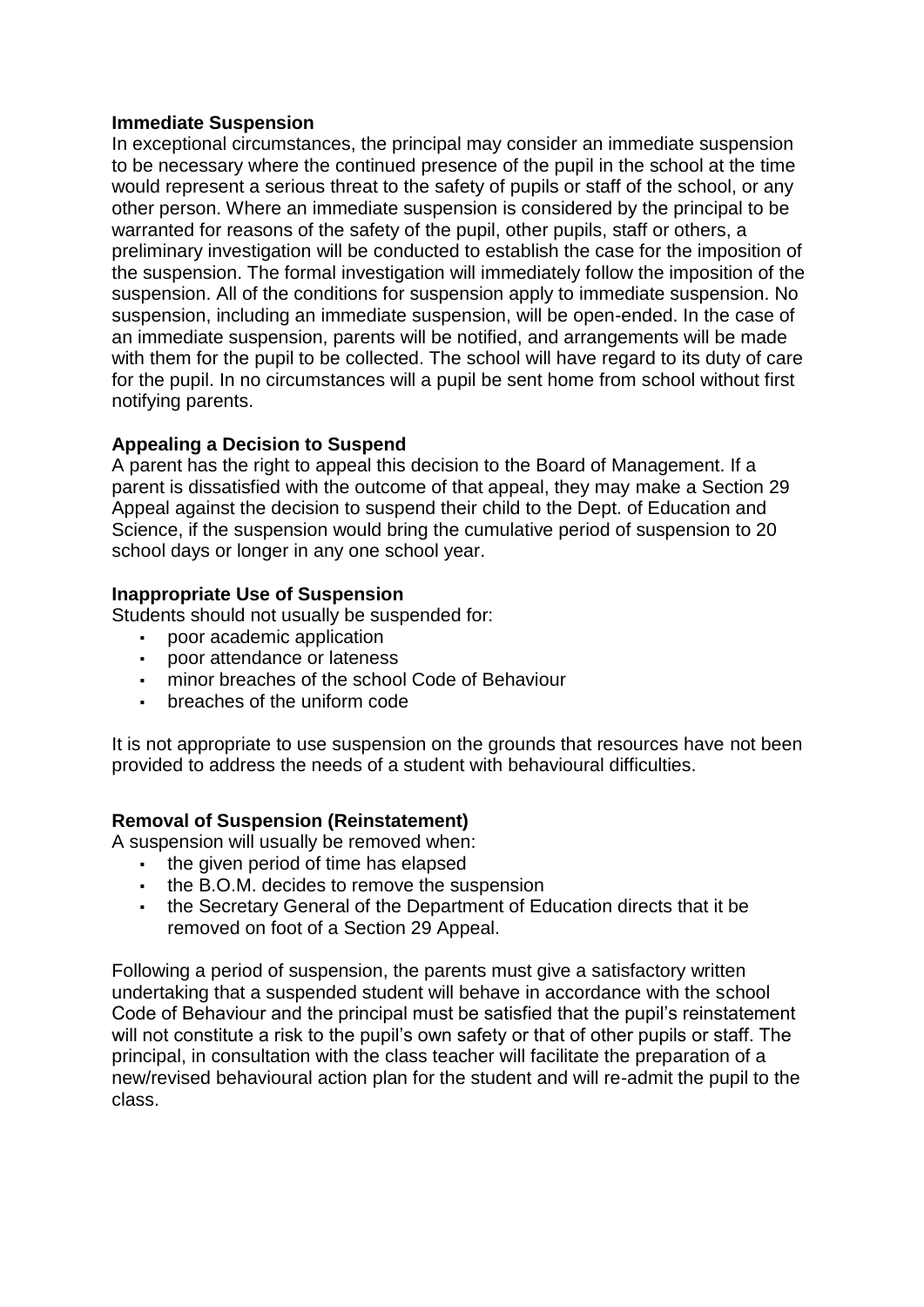## **Expulsion**

A student is expelled from a school when a Board of Management makes a decision to permanently exclude him or her from the school, having complied with the provisions of section 24 of the Education (Welfare) Act 2000. 9.1

The authority to expel a student is reserved to the Board of Management. In cases where the exclusion of a student may be considered, the B.O.M. will ensure that fair procedures are followed and the principles of natural justice are upheld.

The investigation itself should be free of bias. A principal, class teacher or other staff member involved in the behavioural matter in the first instance, should not be involved in conducting the investigation of the alleged misbehaviour, or making the decision to impose a sanction, when expulsion is considered.

#### **Grounds for Expulsion**

Expulsion of a student is a very serious step, and one that will only be taken by the Board of Management in extreme cases of unacceptable behaviour.

- 1. The student's behaviour is a persistent cause of significant disruption to the learning of others or to the teaching process.
- 2. The student's continued presence in the school constitutes a real and significant threat to safety.
- 3. The student is responsible for serious damage to property.
- 4. The grounds for expulsion may be similar to the grounds for suspension. In addition to factors such as the degree of seriousness and the persistence of the behaviour, a key difference is that, where expulsion is considered, the Board of Management will have tried a series of other interventions, and believe they have exhausted all possibilities for changing the student's behaviour.

#### **Expulsion for the First Offence**

There may be exceptional circumstances where the Board of Management forms the opinion that a student should be expelled for a first offence. The kinds of behaviour that might result in a proposal to expel on the basis of a single breach of the code could include:

- 1. A serious threat of violence against another student or member of staff
- 2. Actual violence or physical assault
- 3. Supplying illegal drugs to other students in the school
- 4. Sexual assault

#### **Procedures for Expulsion**

Where a preliminary assessment of the facts confirms serious misbehaviour that could warrant expulsion, the procedural steps will include:

- 1. The student and parents are informed of an allegation of serious misbehaviour and that an investigation will follow.
- 2. The student and parents will be given details in writing about the allegation made.
- 3. The right to reply is central to fair decision making. Both the parents and the student must be facilitated in presenting their views on the allegations made. The B.O.M. will take steps to make sure that the parents understand the purpose and process of this hearing.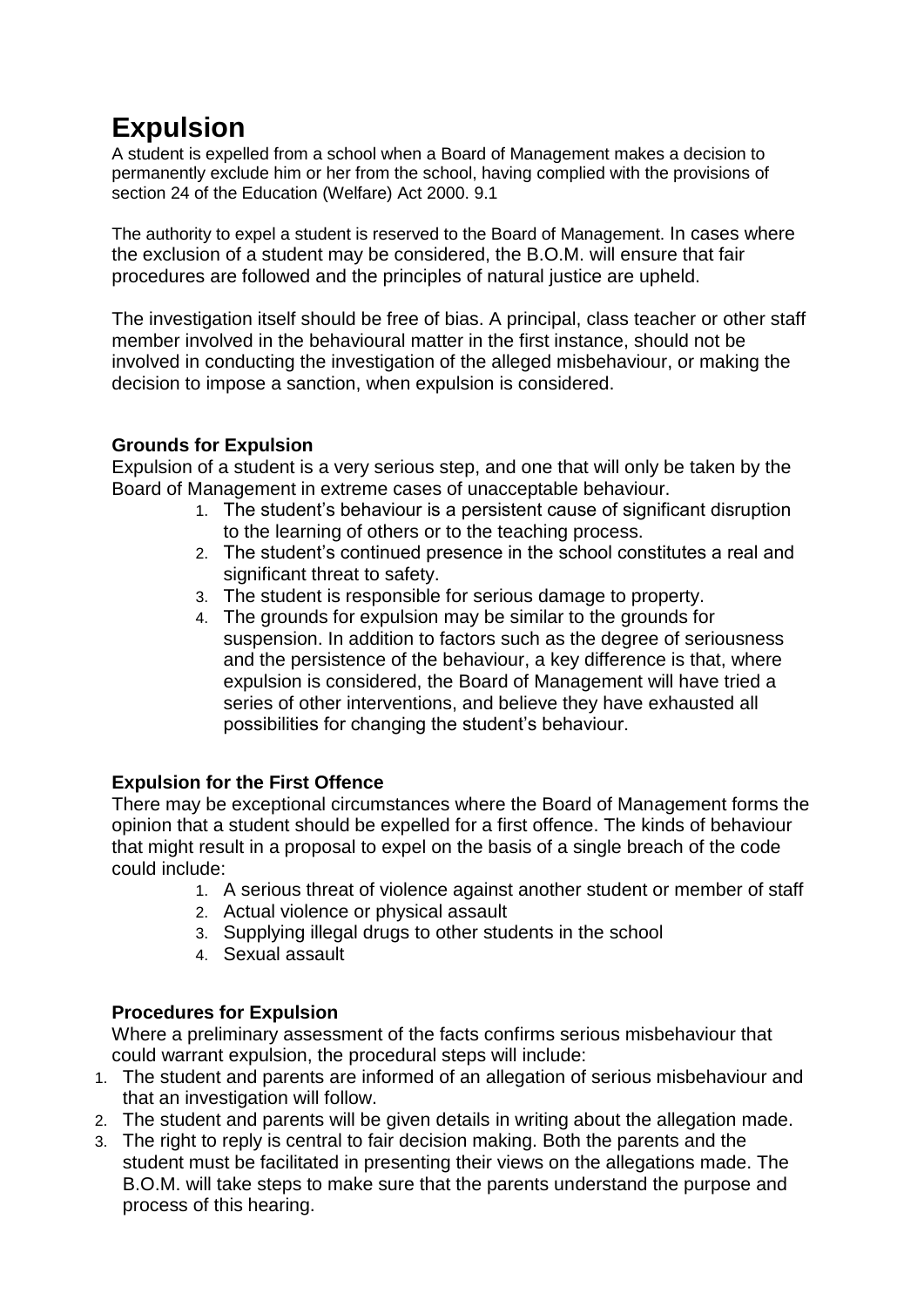- 4. A detailed investigation is carried out under the direction of the principal.
- 5. A recommendation to the Board of Management by the Principal.
- 6. Consideration by the Board of Management of the principal's recommendation; and the holding of a hearing.
- 7. Board of Management deliberations and actions following the hearing\*.
- 8. The Board of Management informs the parents, in writing abouts its conclusions and next steps in the process.
- 9. Consultations arranged by the Educational Welfare Officer (EWO). Within 20 days, the EWO must make all reasonable effort to hold individual consultations with the principal, parents, students and anyone else of assistance.
- 10. The EWO convenes a meeting of those parties who agree to attend with the sole purpose of looking at the possibilities of the pupil continuing in the school or to look at alternative educational possibilities.
- 11. Confirmation of the decision to expel. Where the BOM remains of the view that the student should be expelled, a formal record of the decision is made and the parents are informed in writing that the expulsion will now proceed.
- 12. Parents and the student will be informed of their right to appeal under the Education Act 1998.

It is a matter for the Board of Management to decide which of the tasks involved in these procedural steps requires separate meetings and which tasks can be accomplished together in a single meeting, consistent with giving parents due notice of meetings and a fair and reasonable time to prepare for a Board hearing.

\*A student is excluded from school when a B.O.M. makes a decision to permanently exclude him or her, having complied with the provisions of Section 24 of the Education Welfare Act 2000. The B.O.M.is required to inform the NEWB in writing of its opinion. This information is required under the Act and allows the NEWB to intervene before the decision takes effect. The intention to exclude a student does not take effect until 20 days have elapsed after the NEWB has received written notification. However, the BOM may consider the sanction of suspension during this period should the continuing presence of the pupil in the school be likely to seriously disrupt the learning of other students or represent a threat to the safety of other students and staff.

#### **Appealing a Decision to Expel**

As in the case of suspension, a parent has the right to appeal this decision to the Board of Management. If a parent is dissatisfied with the outcome of that appeal, they may make an appeal under section 29 of the Education Act 1998. An appeal may also be brought by the NEWB on behalf of the student.

The appeals process begins with the provision of mediation by a mediator nominated by the Appeals Committee (Department of Education).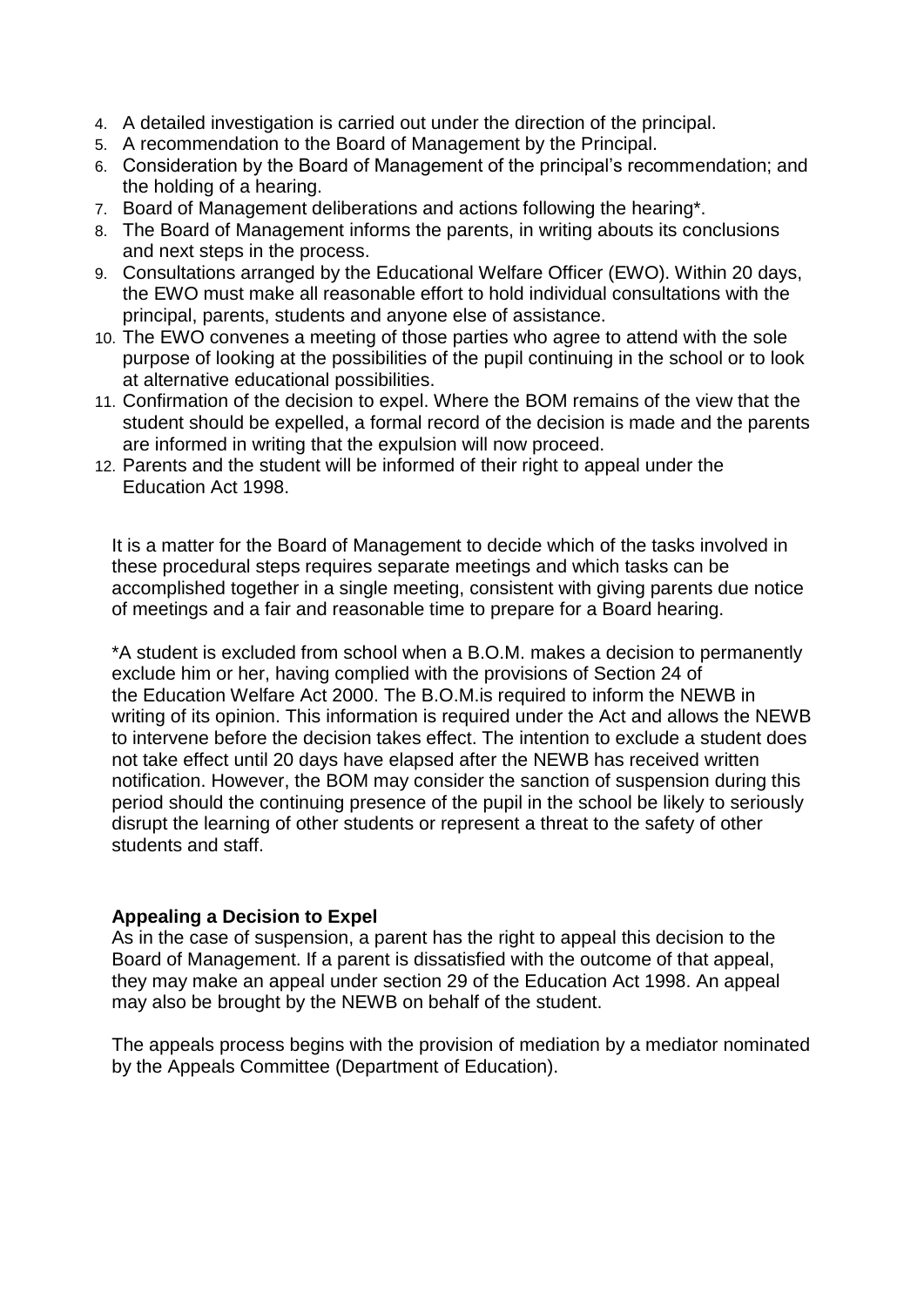## **Students will Special Educational Needs**

St. Brigid's Primary School requires all students to comply with the Code of Behaviour. Students with special educational needs will be provided with appropriate support to help ensure they understand our school rules. Individual behavioural plans will be put in place, in consultation with parents, the student, the class teacher, SET and the principal to promote and reinforce positive behaviour. The school will work closely with home to ensure optimal support is given and a collaborative approach is taken. Cognitive development and individual needs will be taken into account at all times. Professional supports and advice will be sought and acted upon when available.

## **Notification of a child's absence from school**

Our Code of Behaviour stresses the importance of notifying the school of a child's absence for any reason. This will normally be done through:

- parent/guardian speaking directly to class teacher
- parent/guardian telephoning the school office/HSCL
- letter from parent/guardian to class teacher
- note in homework journal
- provision of a doctor's certificate for significant absences due to illness

Parents/Guardians are obliged, by the Education Welfare Act 2000, to explain their child's absence from school. Notification of such absences can be given in advance (e.g. going on holidays, on the first day of absence), or when the child returns to school. If a parent/guardian fails to notify the school about a child's absence, then the matter will be pursued by the school. The school must inform the NEWB if a child is absent for 20 days or more throughout the school year.

### **Implementing and Communicating the Code of Behaviour**

The essential elements of our implementation plan will be:

- 1. Communicating the Code
	- Communicating with parents, staff and students is central to maintaining a positive culture towards behaviour management within the school. A high level of cooperation and open communication is seen as an integral factor in encouraging positive behaviour in the school.
	- The policy will be circulated to all parents/guardians for consultation and feedback.
	- On ratification of the policy, all parents will be requested to sign and agree to the policy. This will be a requirement for all children enrolling into the school.
	- Our school will define and teach the behaviours we expect from students and the skills they need to manage their own behaviour and to respond appropriately to the behaviour of others.
	- All staff members will be provided with a copy of the Code. This policy will be brought to the attention of new staff members in their induction. The Code will be discussed regularly at staff meetings.